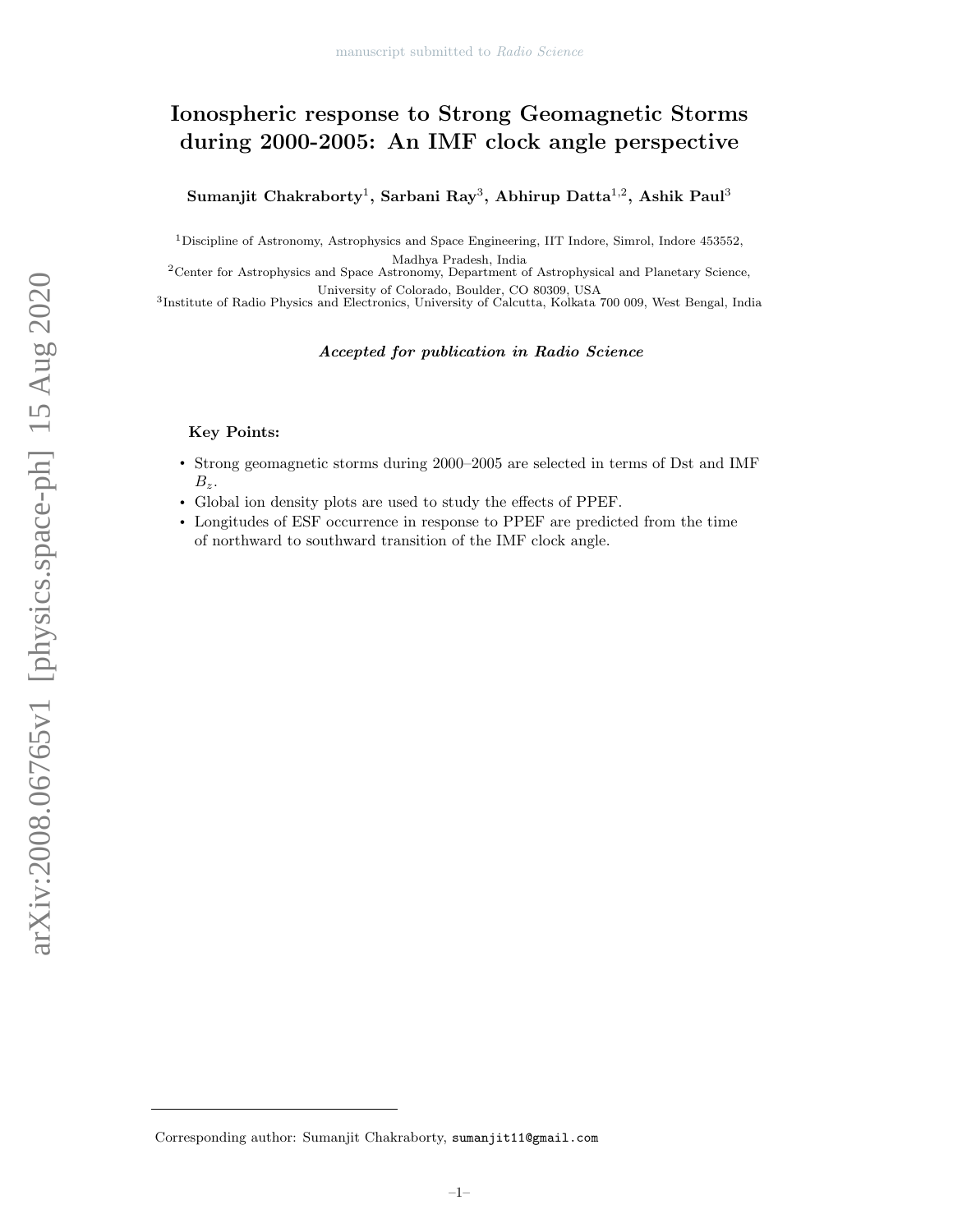## Abstract

This paper presents the equatorial ionospheric response to eleven strong-to-severe geomagnetic storms that occurred during the period 2000-2005, the declining phase of the solar cycle 23. The analysis has been performed using the global ion density plots of Defense Meteorological Satellite Program (DMSP). Observations show that for about 91% of the cases, post-sunset equatorial irregularities occurred within 3h from the time of northward to southward transition of the Interplanetary Magnetic Field (IMF) clock angle, thus bringing out the importance of the role played by IMF  $B<sub>y</sub>$  in the process of Prompt Penetration of Electric Field (PPEF) in addition to the IMF  $B_z$ . This is an improvement from the previously reported (Ray et al., 2015) 4h window of ESF generation from the southward IMF  $B_z$  crossing -10 nT.

### 1 Introduction

The solar drivers of geomagnetic storms are the Coronal Mass Ejection (CME) and the Co-rotating Interaction Region (CIR). CMEs pass across the Earth frequently with an average rate of two events per month, having variations throughout a given solar cycle (Richardson & Cane, 2010). The occurrence of CME-driven geomagnetic storms having stronger intensity tends to be high during the ascending and solar maximum phases in a solar cycle. The other type, CIRs, are the drivers of weak-to-moderate geomagnetic storms that have a similar impact on the ionosphere comparable to a CME driven storm, and they mostly occur during the declining phase of a solar cycle (Borovsky & Denton, 2006; Buresova et al., 2014; Y. D. Liu et al., 2014; Chakraborty et al., 2020). When the high speed solar wind streams, originating from a coronal hole, interact with the slow solar winds, shocks along with compression and rarefaction regions are formed, causing recurrent geomagnetic storm effects on the Earth (Richardson, 2018; Yermolaev et al., 2018).

The solar wind emanating from the Sun carries a frozen-in Interplanetary Magnetic Field (IMF) that interacts with the Earth's magnetosphere-ionosphere system. The IMF B field defined as:

$$
B = \sqrt{B_y^2 + B_z^2} \tag{1}
$$

is a 2D vector (the y and z components designated as  $B<sub>y</sub>$  and  $B<sub>z</sub>$  respectively) of the solar wind IMF. The vertical plane, with respect to the ecliptic, is the  $B_y-B_z$  plane with  $B_x$  being the corresponding x component (Sun-to-Earth line) of solar wind IMF. When  $B<sub>z</sub>$  is southward or has a negative orientation, the coupling to geomagnetic field is the strongest, setting conditions favorable for geomagnetic storm activity. While IMF B gives the magnitude, the orientation of this field is given by the IMF clock angle  $(\theta)$  which is the angle produced in the vertical plane from the vector addition of the  $B_y$  and  $B_z$  components of IMF and is defined as:

$$
tan\theta = \frac{B_y}{B_z} \tag{2}
$$

where  $-180^{\circ} \le \theta \le 180^{\circ}$  (Grocott & Milan, 2014). The Interplanetary Electric Field of the solar wind enters the Earth's ionosphere via magnetosphere under geomagnetically perturbed conditions due to the southward turning of the Interplanetary Magnetic Field's (IMF  $B_z$ ) north-south component (Fejer et al., 1990) passing across Earth for a long time interval (Gonzalez et al., 1994). A sudden increase is observed in the dawnto-dusk polar cap potential, which results from the change in region 1 current due to the passage of IMF  $B_z$ . An undershielding condition gets developed when the ionosphere adapts itself from this prompt electric field from the outer magnetosphere. This happens because the region 2 current, that shields the low-latitude ionosphere from electric fields at high latitudes, varies slowly in comparison to the region 1 current. As a result, entry of this electric field from the high latitudes to the equatorial latitudes occur promptly and hence are known as the Prompt Penetration Electric Field (PPEF) (Basu et al., 2010).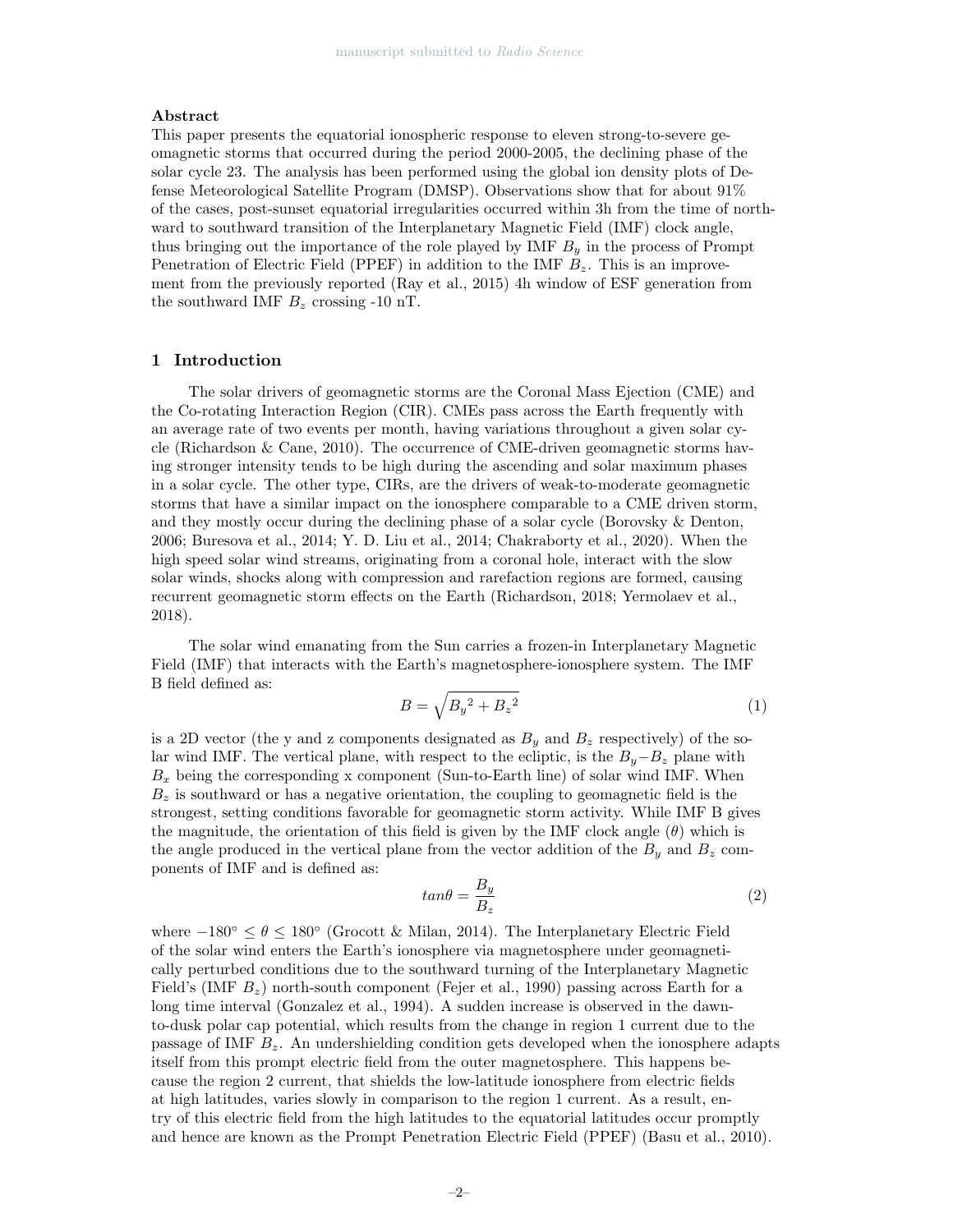As time passes, an inertial field gets developed in the inner magnetosphere, that opposes the PPEF and produces shielding. When there is a sudden northward turn of the IMF  $B<sub>z</sub>$  that cancels this penetrating electric field, the inertial field, which is oppositely directed to the incoming electric field becomes dominant in the ionosphere causing an overshielding condition (Kikuchi et al., 1996). The electric field enhancements in the lowlatitude ionosphere are related to magnetic activity and occur during the main phase of magnetic storms, revealing the fact that the interplanetary electric field continuously penetrates to the low-latitude ionosphere without shielding for many hours as long as the strengthening of the magnetic activity is going on under storm conditions (Huang et al., 2005).

In addition to PPEF, the electric field, which influences low-to-equatorial transportation of plasma during the disturbed conditions, comes from the neutral wind circulation changes at the sub-auroral thermosphere as a result of the deposition of enormous energy from the solar wind-magnetosphere and ionosphere coupling. This is known as the Disturbance Dynamo Electric Field (DDEF), which opposes the PPEF and lasts upto few days after becoming active a few hours post-PPEF (Blanc & Richmond, 1980). Furthermore, the PPEF is directed eastward till 22:00 Local Time (LT), and turns westward after that and remains so till morning hours (Fejer et al., 2008a). During the daytime, eastward directed dynamo electric field of the E region gives rise to the  $E \times B$  drift (where B is the magnetic fields that are nearly parallel to the Earth's surface at equatorial latitudes) in the vertical direction causing an upward lift of plasma in the F region at the magnetic equator. As a consequence of forces due to pressure-gradient and gravity, these plasma move along the magnetic field lines. Thus the Equatorial Ionization Anomaly (EIA) is formed that has two crests around  $\pm 15^\circ$  magnetic latitudes and trough around the magnetic equator (Appleton, 1946).

Ionosphere over the equatorial and low latitude regions present a dynamic feature, in addition to the EIA, known as the Equatorial Spread F (ESF) or irregularities of plasma that are plasma structures having scale sizes ranging from a few meters to a few hundred kilometers (Abdu et al., 1981; Sales et al., 1996; Kil & Heelis, 1998; Li et al., 2012) and references therein. The dynamo electric fields and plasma densities decrease in the E region around local sunset and weaken the EIA. However, simultaneously the F layer dynamo is intensified. The ionospheric plasma is transported upward by the post-sunset electric field, which enhances the anomaly crests. The eastward PPEF gets enhanced around local sunset because of the gradient in day to night conductivity. The enhanced electric field generates Rayleigh-Taylor instability of plasma. The instability causes the formation of irregularities, which are large, plasma depleted structures known as the Equatorial Plasma Bubbles (EPB) (Abdu et al., 1981; Kil & Heelis, 1998; Alfonsi et al., 2013) and references therein. These EPBs cause satellite signals to scintillate. In recent years, the study of PPEF has become a vital space weather issue as they are related to these scintillations that cause catastrophic effects on the various Global Navigation Satellite Systems (GNSS) such as GPS, GLONASS, etc. and Regional Navigation Satellite Systems (RNSS) such as NavIC/IRNSS. Studies have been performed by several researchers with the Defense Meteorological Satellite Program (DMSP) satellite in situ measurements. Basu et al. (2010) studied large geomagnetic storms of solar cycle 23 and showed that with the knowledge of the time duration of the main phase of storms, one would be able to determine the dusk sector corresponding to the main phase and would be able to specify the longitude interval over which the scintillations could be detected. Ray et al. (2015) have showed that in a longitude sector where the local time is dusk, ESF gets generated within 4 hours of the southward turning of IMF  $B_z$ .

The equatorial ionospheric response to PPEF for the strong (G3 class,  $K_p = 7$ ) and severe (G4 class,  $K_p = 8$ ), according to the National Oceanic and Atmospheric Administration (NOAA) space weather scales, geomagnetic storms during the period from 2000- 2005, which fall in the declining phase of solar cycle 23, using in situ DMSP global ion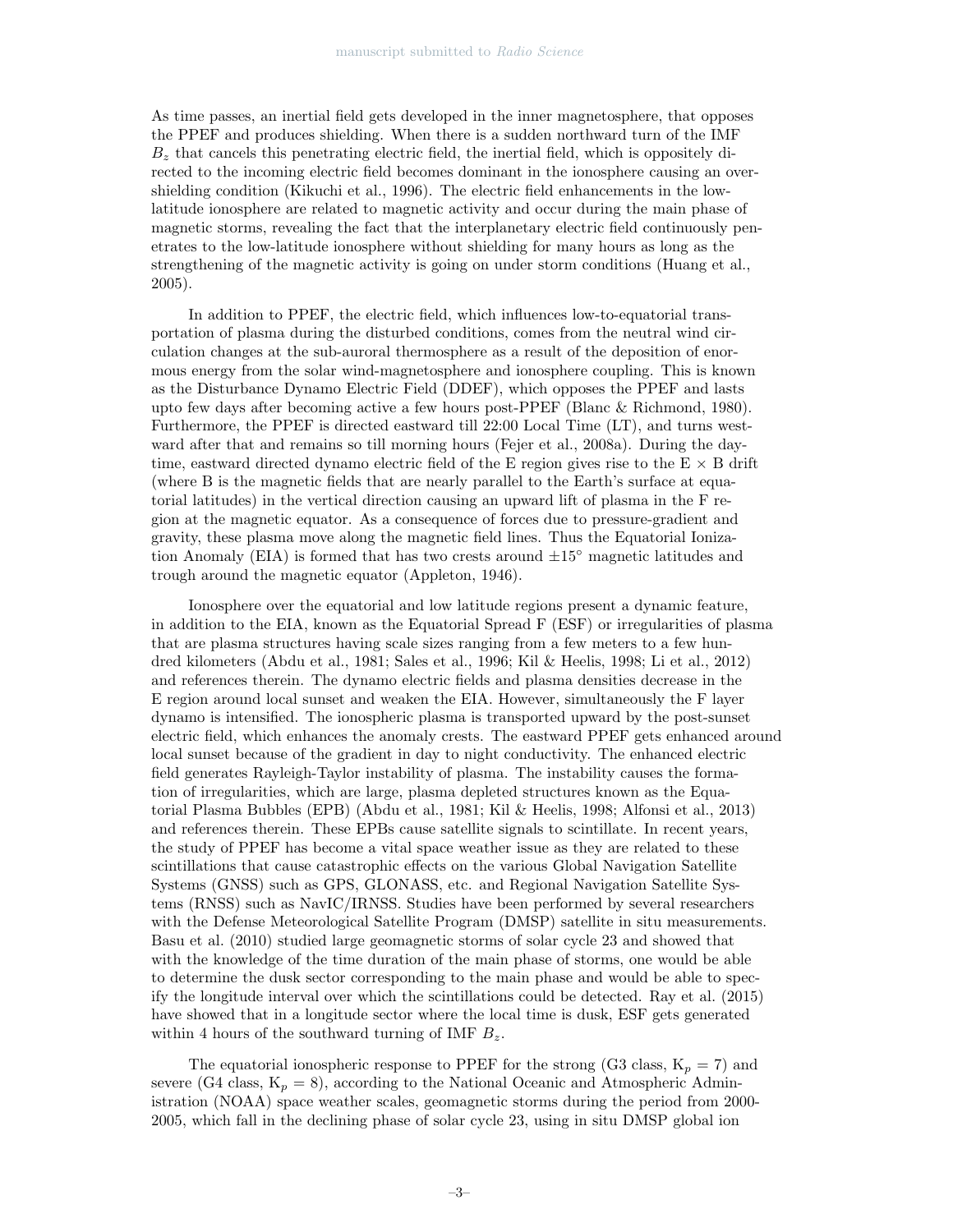| Period              | Minimum $Dist(nT)$ | UT(HH:MM) | DOY(DD) |
|---------------------|--------------------|-----------|---------|
| April 05-07, 2000   | $-292$             | 01:00     | 098(07) |
| August 11-13, 2000  | $-234$             | 10:00     | 225(12) |
| October 28-30, 2000 | $-126$             | 04:00     | 303(29) |
| March 19-21, 2001   | $-149$             | 14:00     | 079(20) |
| October 02-04, 2001 | $-166$             | 15:00     | 276(03) |
| April 17-19, 2002   | $-127$             | 08:00     | 108(18) |
| June 17-19, 2003    | $-141$             | 10:00     | 169(18) |
| August 17-19, 2003  | $-148$             | 16:00     | 230(18) |
| July 24-26, 2004    | $-136$             | 17:00     | 205(25) |
| August 29-31, 2004  | $-129$             | 23:00     | 243(30) |
| May 29-31, 2005     | $-113$             | 14:00     | 150(30) |

Table 1. Minimum Dst values with the corresponding Day of Year and Date (DOY(DD)) of minimum for the severe storms analyzed during 2000-2005.

density measurements, have been studied in this work. This paper presents the ionospheric response to strong-to-severe geomagnetic storms during the declining phase of solar cycle 23 from an IMF clock angle perspective.

# 2 Data

The storms in this paper are selected on the basis of the Disturbance storm time (Dst) index (nT) obtained from http://wdc.kugi.kyoto-u.ac.jp/dstdir/. The 1 minute high resolution interplanetary parameters:  $B_y$  (nT) and  $B_z$  (nT) component of the IMF respectively, along with the SYM-H (nT) index are obtained from https://omniweb.gsfc.nasa.gov. The in situ total ion density measurements are obtained from https://cindispace.utdallas.edu/DMSP by the DMSP f12, f14, and f15 sun-synchronous, near-polar orbiting satellites, sampling with a time interval of 4s at 840 km altitude with an orbital period of 101 minutes and crossing the magnetic equator during the time span of 19:00-22:00 Magnetic Local Time (MLT).

#### 3 Results and Discussions

During the period from 2000-2005, eleven storms have been selected that satisfied the criteria of qualifying for a strong storm i.e., Dst  $\leq$  -100 nT and IMF  $B_z \leq$  -10 nT for at least 3 hours (Gonzalez & Tsurutani, 1987; Gonzalez et al., 1994). Table 1 shows a summary of the storm particulars (along with the time and day of Dst minimum), wherein two storms (April 06, 2000 and August 12, 2000) showed minimum Dst values below - 200 nT qualifying them to be falling under the severe storm category, rest falling under the strong storm category (Loewe & Prolss, 1997). The storms of April 06, 2000 and May 30, 2005 have been discussed in this paper.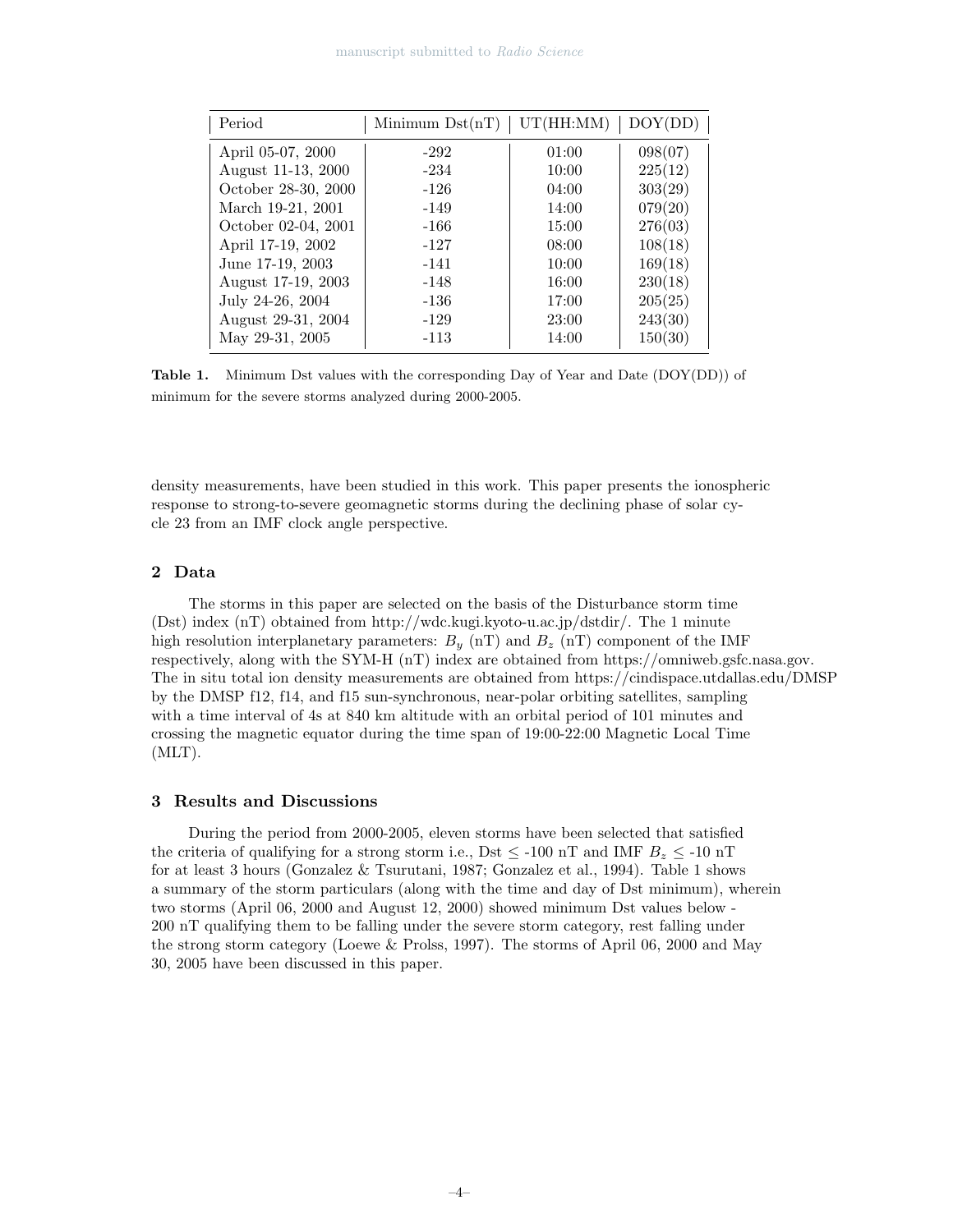

Figure 1. Variation of interplanetary parameters during April 05-07, 2000. Panels a to e show SYM-H followed by IMF  $B_z$ ,  $B_y$ , B and the IMF clock angle respectively.

#### 3.1 The severe storm of April 06, 2000

On April 04, 2000, a CME event took place near the Sun's western limb. The CME shock hit the magnetosphere of Earth on April 6, 2000 (Huttunen et al., 2002). This storm has been studied by several authors (Lee et al., 2002; Pulkkinen et al., 2003; L. Liu et al., 2004) and references therein. The event not only just resulted in the PPEF but also the DDEF and the travelling ionospheric disturbances (Rastogi & Chandra, 2016) and references therein. Figure 1 shows the variation of storm parameters during April 05- 07, 2000. In Figure 1a, the SYM-H index has been plotted wherein the storm commenced at 16:45 UT on April 6, 2000. The SYM-H dropped to a minimum with a value of -320 nT at 00:09 UT on April 07, 2000. In Figures 1b and 1c, the variations of IMF  $B_z$  and  $B_y$ , respectively, are shown. The IMF  $B_z$  turned southward reaching below a value of -10 nT at 17:46 UT on April 06, 2000, reached a minimum of -33.0 nT at 23:12 UT and remained below -10 nT for a duration of 06:34 until 00:21 UT on April 07, 2000, thus indicating the storm to be of severe (G4) level according to the NOAA scales. During the period when IMF  $B<sub>z</sub>$  turned southward, was minimum and turned northwards, the corresponding IMF  $B<sub>y</sub>$  indicated values of -16.0 nT, 0.4 nT and -15.0 nT respectively. Furthermore, the variation of IMF B has been shown in Figure 1d wherein the value of B had been 19.1 nT during  $B_z$  turning southward, 33.0 nT when  $B_z$  dropped to a minimum value and 19.6 nT at  $B_z$  turning northward. Figure 1e shows the variation of the IMF clock angle,  $\theta$  in degrees. The clock angle had a sharp transition from northward with a value of 14.115◦ at 17:48 UT to southward with a value of -1.168◦ at 17:49 UT on April 6, 2000.

The global effect of the enhanced PPEF at dusk on the equatorial ionosphere has been observed by analyzing the in situ ion density measurements from successive DMSP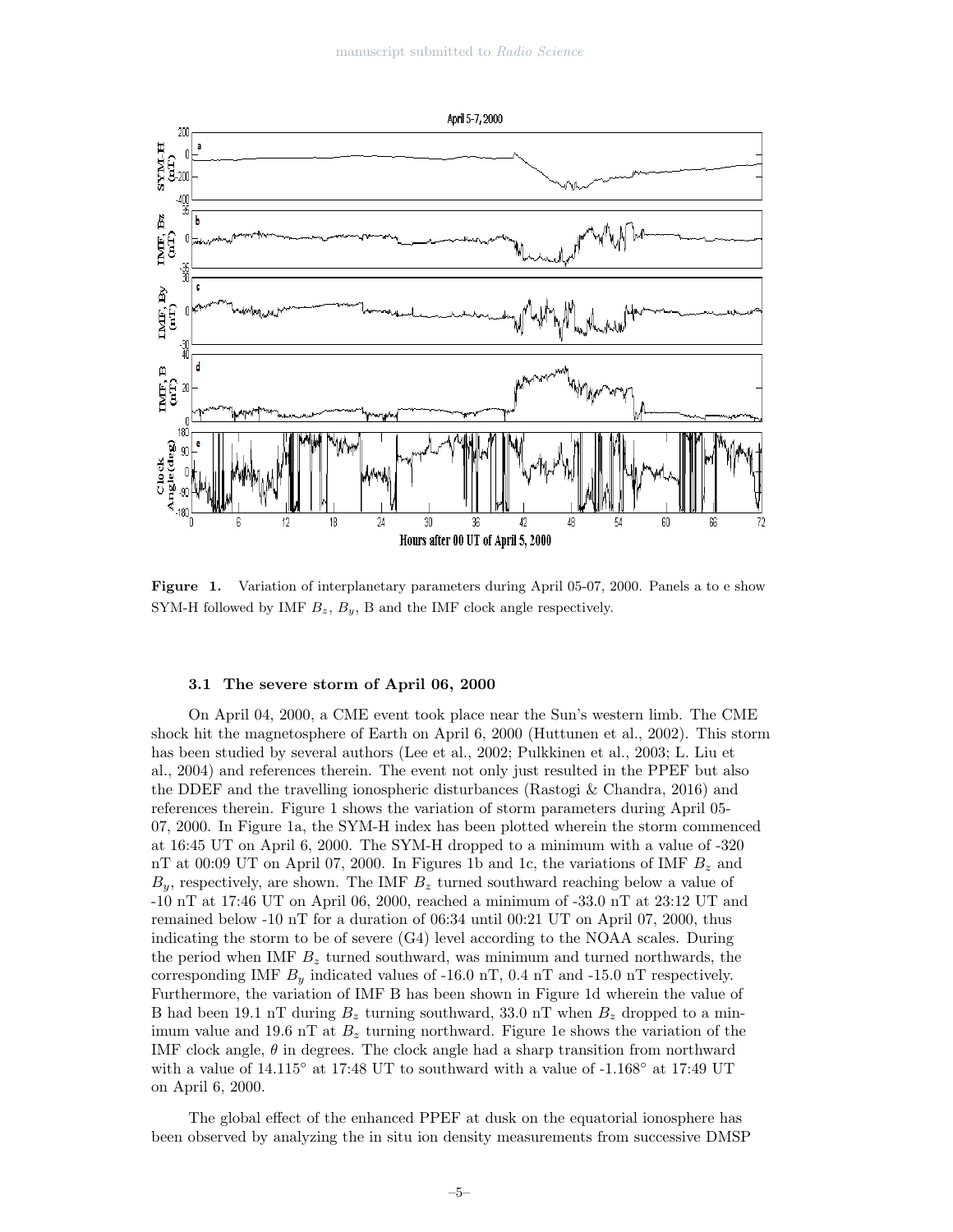transits crossing the equator between 19:00 and 22:00 MLT over the magnetic latitudes -30◦ to 30◦ . Figure 2 show the plots of the total ion density for the orbits of DMSP f12, f14, and f15 satellites with equator crossing times ranging from 17.21 UT to 23.36 UT with corresponding MLTs ranging from 21.24 to 20.95 on April 6, 2000. Sudden outbursts of irregularities about the magnetic equator (indicated by black colored down arrows in this figure) can be observed around 35.35◦E at 18.30 UT (20.66 LT), 34.43◦E at 18.92 UT (21.21 LT), 09.40°E at 20.01 UT (20.64 LT) and 355.52°E at 20.67 UT (19.04 LT). Comparing the time of irregularity occurrence with the time of IMF  $B<sub>z</sub>$  crossing -10 nT during the main phase of the storm, it is found that the irregularity occurred with a delay of 3.23h, Furthermore, the irregularity occurred with a delay of 0.49h from the IMF clock angle transition from northward to southward.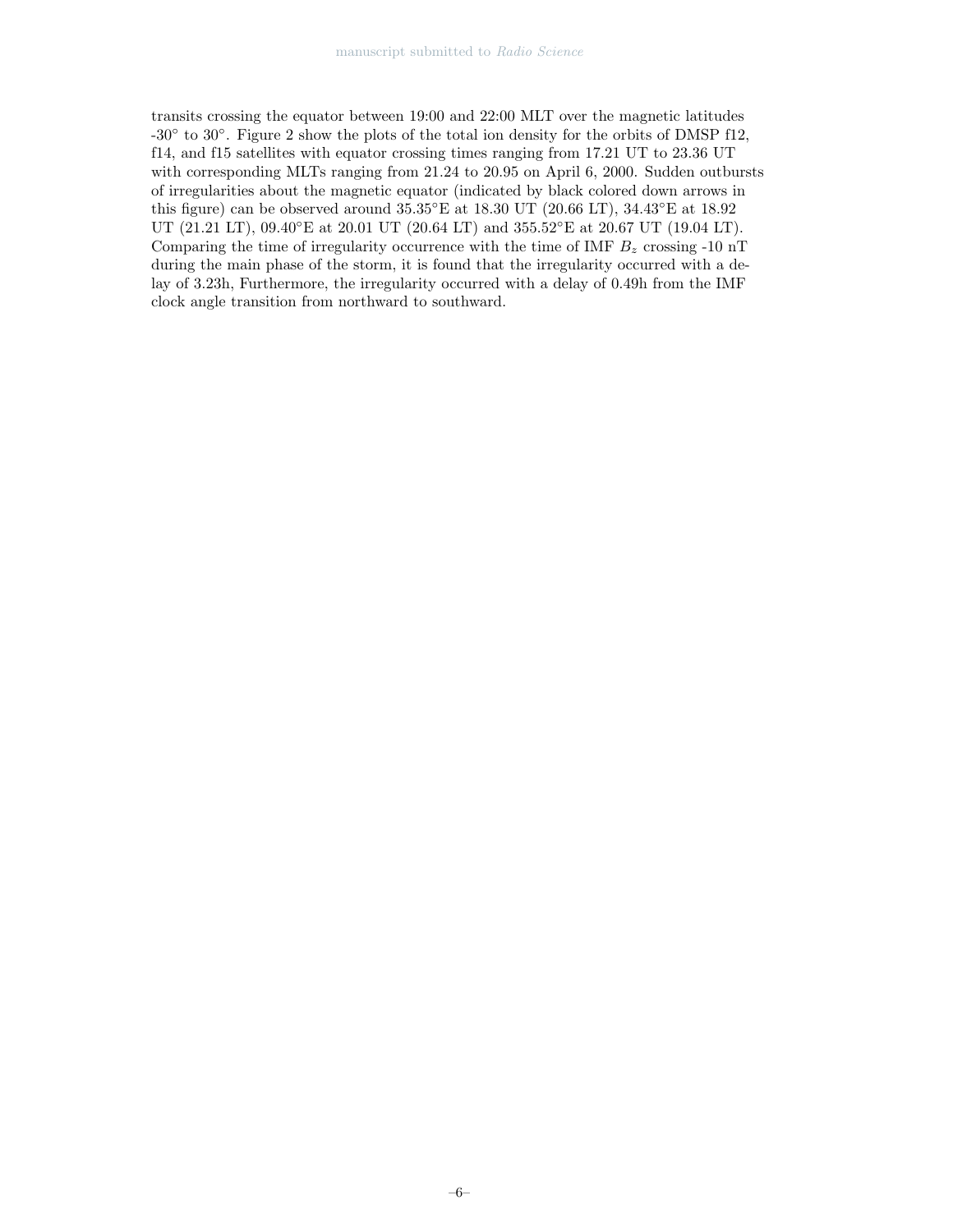

Figure 2. Total Ion Density (cm<sup>−</sup>3) variation as observed by the DMSP f12,f14 and f15 satellites on April 06, 2000 from post-sunset to pre-midnight UT. The black down arrows indicate presence of irregularities during this period.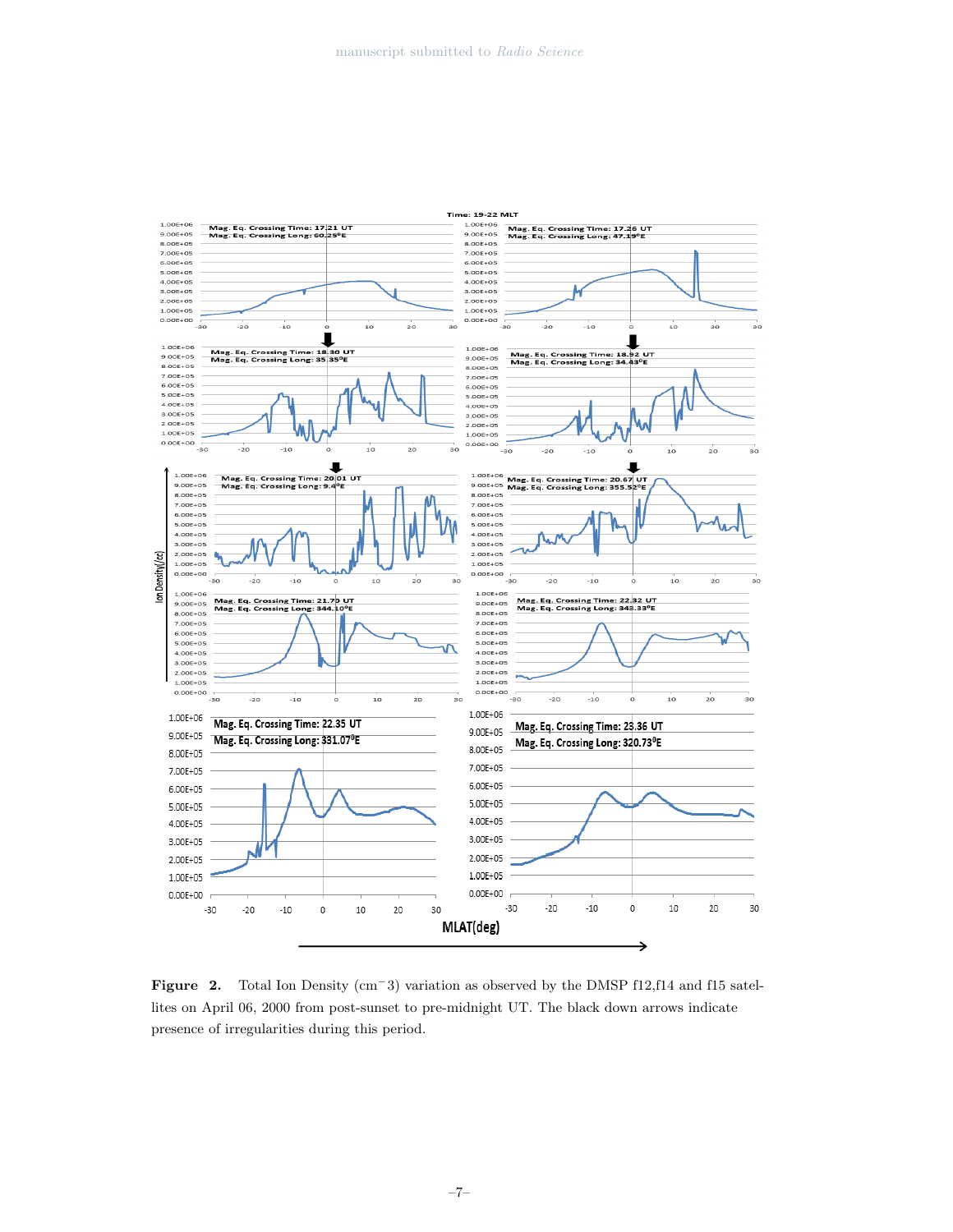

Figure 3. Variation of interplanetary parameters during May 29-31, 2005. panels a to e show SYM-H followed by IMF  $B_z$ ,  $B_y$ , B and the IMF clock angle respectively.

#### 3.2 The strong storm of May 30, 2005

A CME hit the Earth's magnetosphere on May 29, 2005 at around 09:30 UT and caused a strong geomagnetic storm on May 30, 2005 (www.spaceweather.com). Figure 3, similar to Figure 1, shows the variation of different interplanetary parameters during the storm period of May 29-31, 2005. In Figure 3a, the SYM-H index shows the storm commencement at 21:40 UT on May 29, 2005 with the minimum value dropping to -127 nT at 19:30 UT on May 30, 2005, signifying this storm to be strong. The IMF  $B<sub>z</sub>$  turned southward, reaching below the value of -10 nT at 04:27 UT on May 30, 2005 in Figure 3b while IMF  $B_y$  showed -16.47 nT at that instant as observed in Figure 3c. IMF  $B_z$ remained below -10 nT from 06:35 UT, with a value of -14.5 nT, to 15:34 UT with a value of -14.7 nT, on May 30, 2005, which is for a duration of 08:59. During this period IMF  $B_y$  recorded -5.9 nT and -3.5 nT respectively. From Figure 3d, the value of B was 19.7 nT when  $B_z$  first turned southward and remained below -10 nT while showing a value of 15.2 nT at  $B_z$  turning northward. Figure 3e shows the variation of the IMF clock angle. The clock angle had a sharp transition from northward with a value of 179.868◦ at 03:56 UT to southward with a value of -179.313◦ at 03:57 UT on May 30, 2005.

Figure 4 shows the variations in the total ion density for the orbits of the three DMSP satellites with equator crossing times ranging from 09.26 UT to 17.80 UT on May 30, 2005. The only outburst of irregularity about the magnetic equator (indicated by black colored down arrow in the figure) is observed around  $172.59°E$  at  $07.30$  UT  $(18.81 \text{ LT})$ with the corresponding MLT 20.55. Comparing the time of irregularity occurrence with the time of IMF  $B_z$ , it is found that the irregularity occurred with a delay of 2.85h. Furthermore, the irregularity occurred with a delay of 3.37h from the IMF clock angle transition from northward to southward.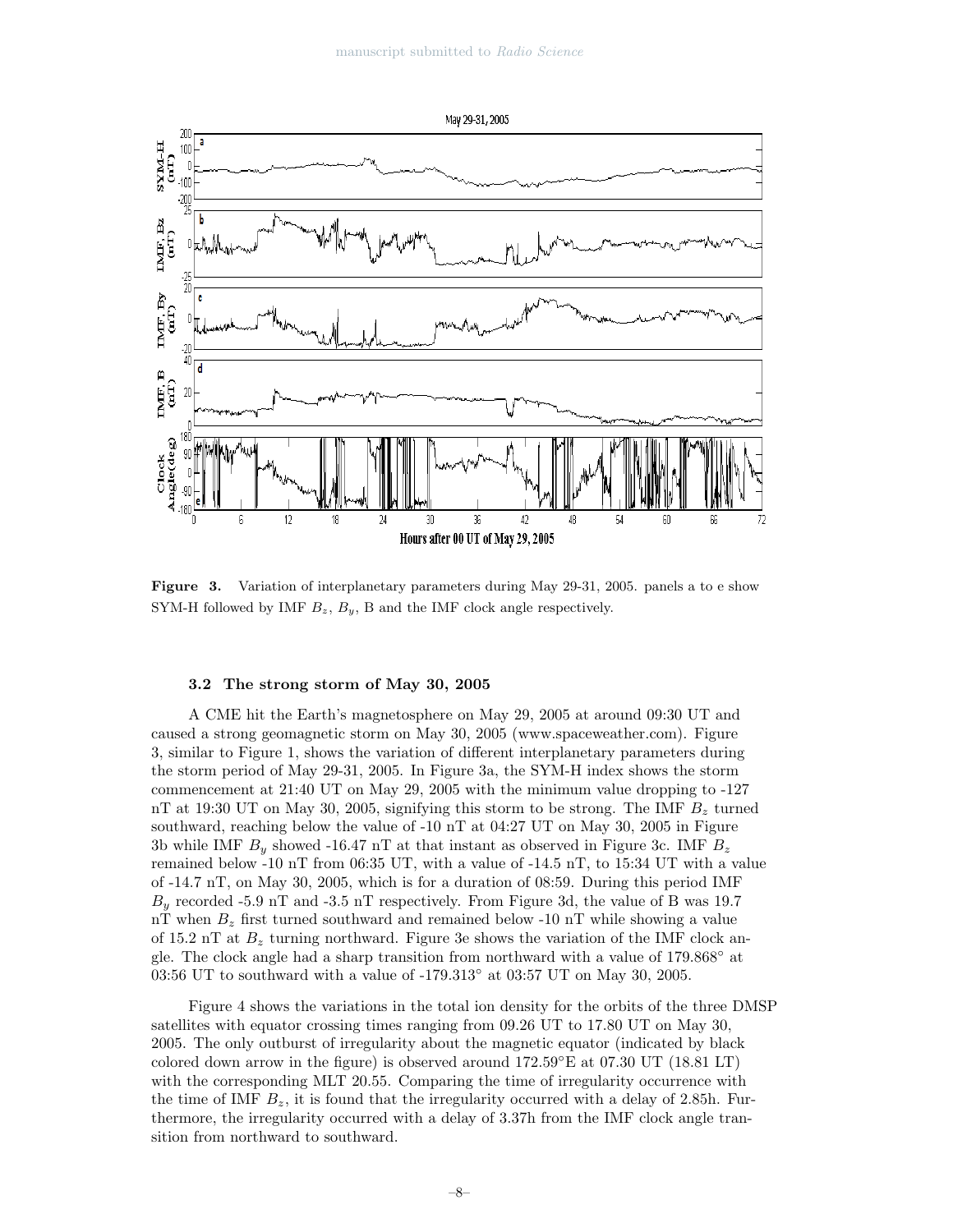

Figure 4. Total Ion Density (cm<sup>−</sup>3) variation as observed by the DMSP f12,f14 and f15 satellites on May 30, 2005 from morning to post-sunset UT. Presence of irregularity is indicated by black down arrow.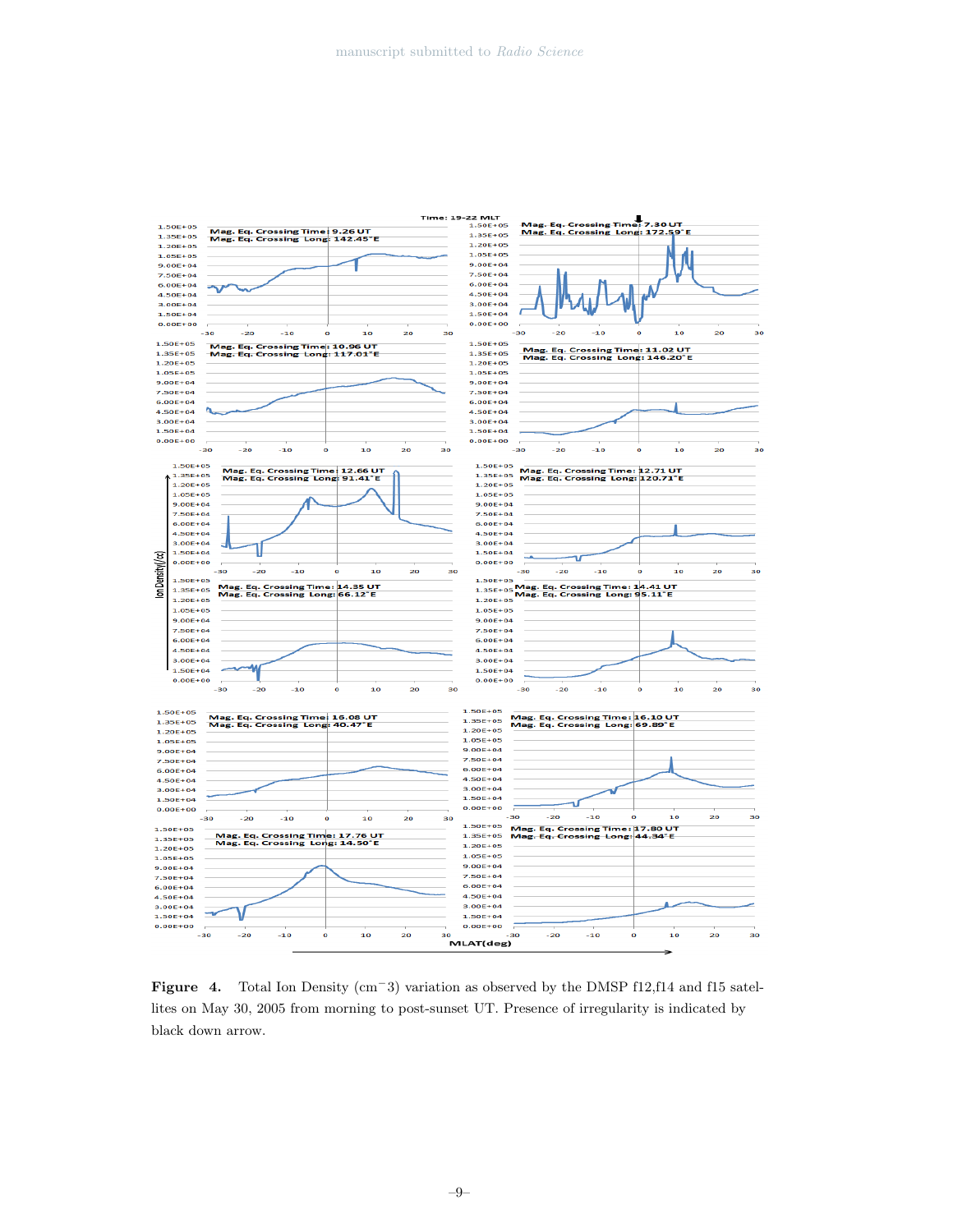Figure 5a shows the distribution of the time of transition of the IMF clock angle (red vertical bar) and the time of IMF  $B<sub>z</sub>$  crossing -10 nT (blue vertical bar) for all the eleven storms. Figure 5b shows the distribution of the delays of irregularity occurrence from the IMF clock angle transition (red vertical bar) and IMF  $B<sub>z</sub>$  crossing -10 nT (blue vertical bar). The delay between irregularity occurrence from the time of IMF  $B<sub>z</sub>$  crossing -10 nT is below 4h for all the storms, which is in accordance with that reported in (Ray et al., 2015). Additionally, it is observed that the delay between the IMF clock angle transition and the irregularity occurrence is below 3.5h for all the cases, which is an improvement over that reported by Ray et al. (2015). Furthermore, for 91% of the cases, irregularity occurred within 3.5h and 3h from the time of IMF  $B_z$  crossing -10 nT and the time of northward to southward transition of the IMF clock angle, respectively.

Figure 6 shows the irregularity occurrence geographic latitude and longitude overlaid on the world maps (www.mcrenox.com.ar) for the all the storms. The rectangles in the figures designate the delay (given as colored bar ranging from 0h to 4h in steps of 0.5h) between the time of northward to southward transition of the IMF clock angle and irregularity occurrence longitude (the cyan cross marks) for the storms during 2000-2005. It is clear from this figure that the irregularities for 10 out of 11 storms occurred within 3h from the time of northward to southward transition of the IMF clock angle and at a longitude sector having post-sunset local time.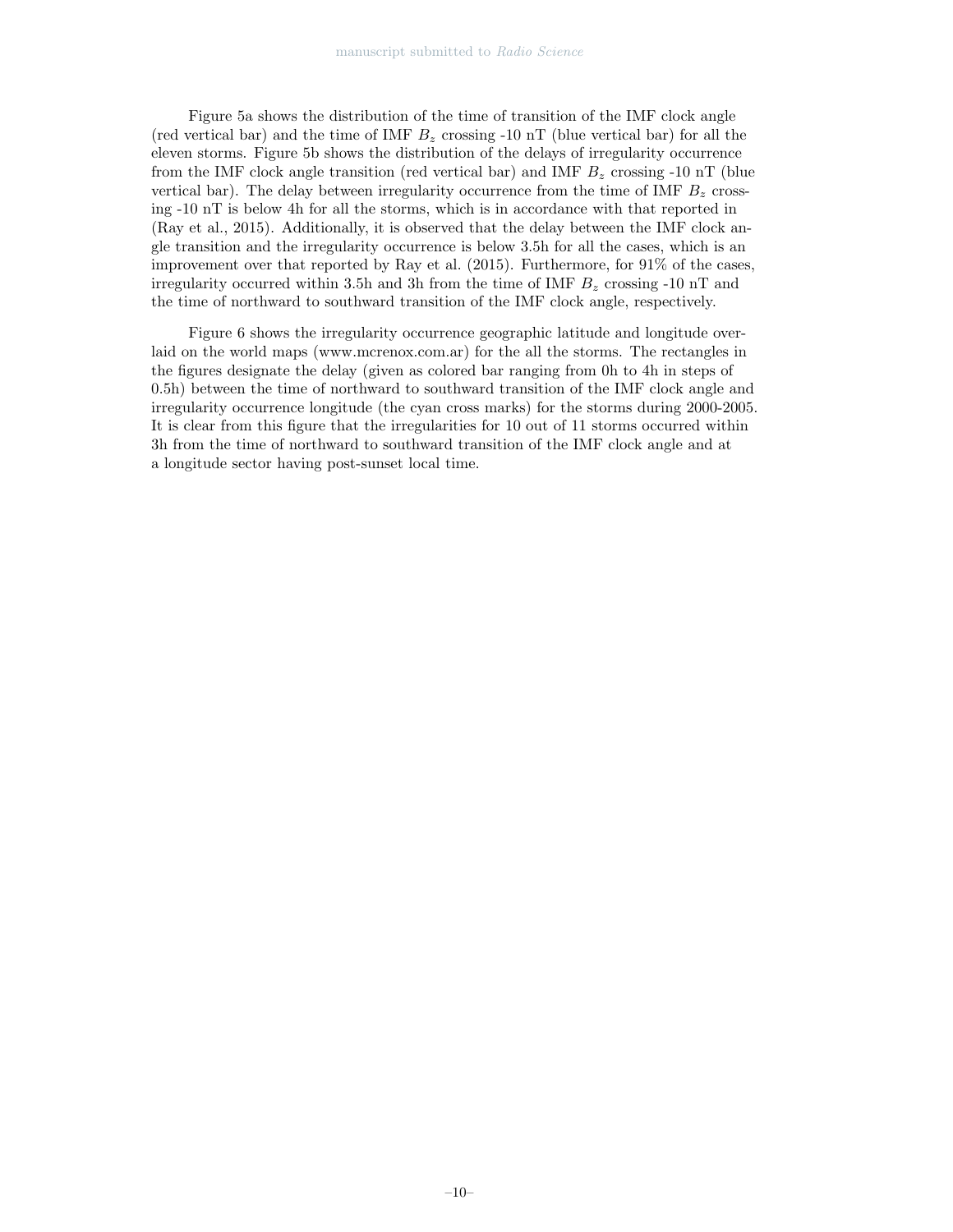

Figure 5. (a) Distribution of the time of transition of the IMF clock angle (in red) and time of IMF  $B<sub>z</sub>$  crossing -10 nT (in blue); (b) Distribution of the delay of irregularity occurrence from the time of northward to southward transition of the IMF clock angle (in red) and the delay of irregularity occurrence from the time of IMF  $B_z$  crossing -10 nT (in blue) for all the storms.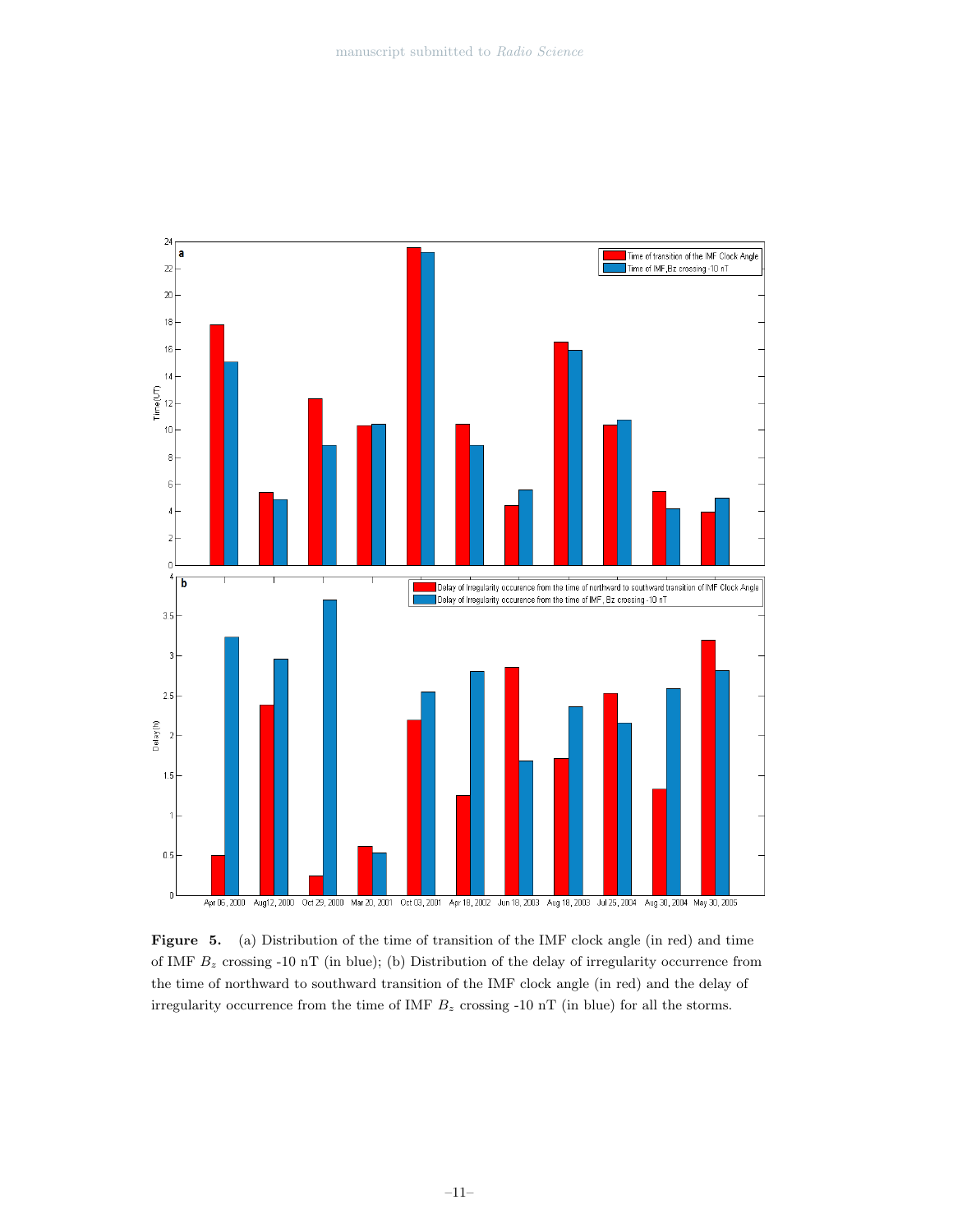

Figure 6. World map showing the geographic latitude and longitude of the irregularity occurrence. The delay (in hours and designated as rectangles) between the time of northward to southward transition of the IMF clock angle and irregularity occurrence longitude (the cyan cross marks) for all the storms during 2000-2005 are shown

.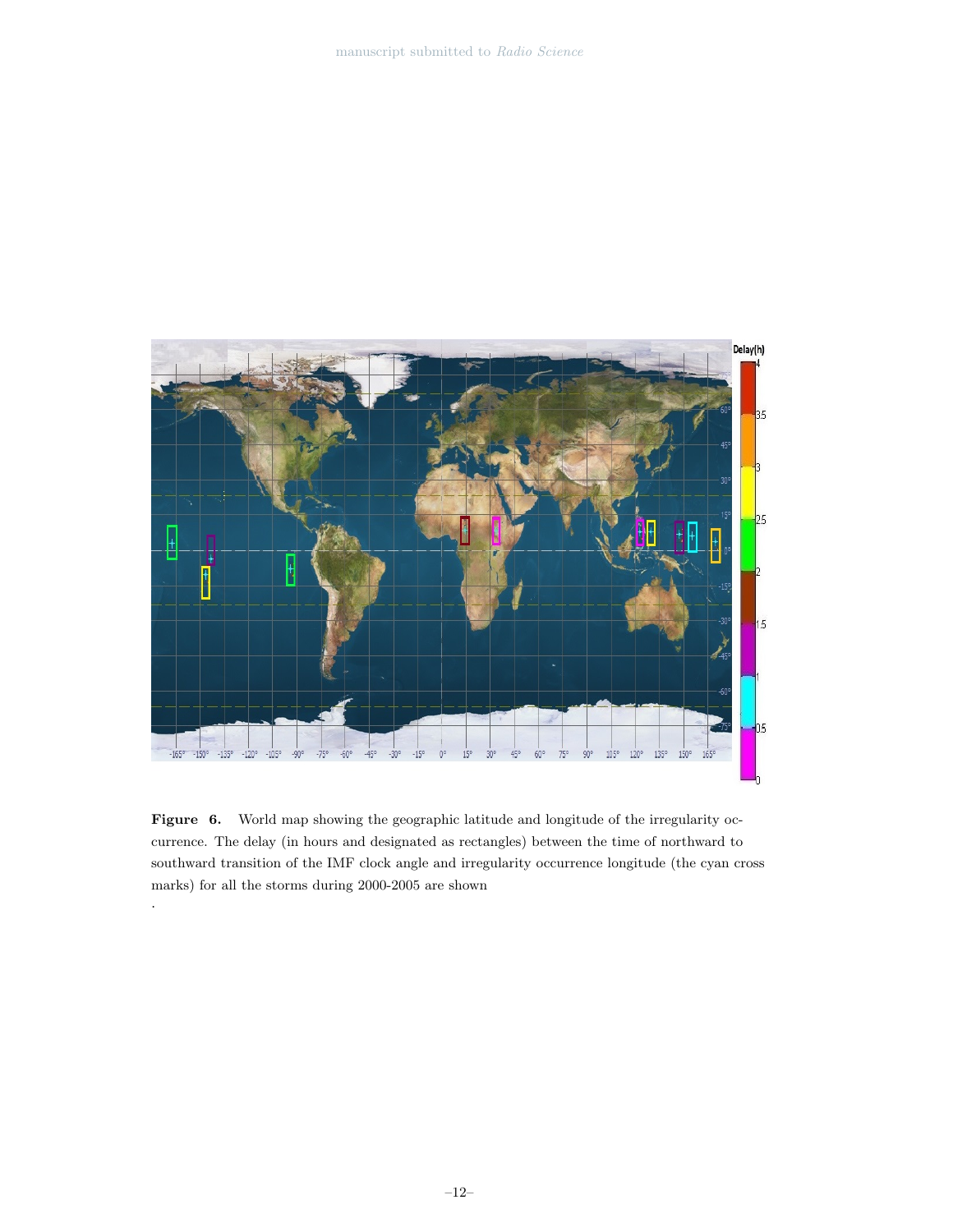# 4 Conclusions

Study of the equatorial and low-latitude ionosphere, especially during geomagnetic storm time conditions, is useful to understand the dynamics and variability it presents, that would affect the navigation by satellite systems. In this paper, for eleven strongto-severe geomagnetic storms during the declining phase of solar cycle 23 (2000-2005), it has been observed that for ∼ 91% of the cases, post-sunset equatorial irregularities occurred within 3.5h from the time of IMF  $B<sub>z</sub>$  crossing -10 nT and within 3h from the time of northward to southward transition of the IMF clock angle. Ray et al. (2015) reported that within 4h of the southward IMF  $B<sub>z</sub>$  crossing -10 nT, irregularity would occur in the dusk longitude sector. For predicting the storm time occurrence of ESF in response to PPEF, when undershielding condition prevails, the clock angle transition time provides better accuracy than the time of  $B_z$  crossing -10 nT, as evident from this study based on eleven strong-to-severe geomagnetic storms. This study also shows the importance of taking the  $B_y$  component of IMF into account, in addition to the  $B_z$  component as IMF  $B_y$  plays an important role in determining the PPEF polarity (Grocott & Milan, 2014; Chakrabarty et al., 2017). This paper, for the first time, shows that by having the knowledge of the time of sharp transition of the IMF clock angle, it would be possible to predict the longitude sector that would be affected due to the ESF generation, thus an improvement, and hence a better forecast lead time, from the previously reported 4h window of ESF generation from the southward IMF  $B<sub>z</sub>$  crossing -10 nT.

#### Acknowledgments

SC acknowledges Space Applications Centre (SAC), ISRO for providing fellowship under project NGP-17. The authors acknowledge the Center for Space Physics, University of Texas at Dallas and the U.S. Air Force for the DMSP plasma data. Acknowledgements go to NASA Goddard Space Flight Center-Space Physics Data Facility (GSFC-SPDF) for the 1 minute high resolution omniweb data available at https://omniweb.gsfc.nasa.gov /form/omni\_min.html for the SYM-H index and the interplanetary parameters: IMF  $B_y$ and  $B_z$ . Further acknowledgements go to the World Data Center (WDC) at Kyoto University for the Dst index data available at http://wdc.kugi.kyoto-u.ac.jp/. SR would like to thank International Centre for Theoretical Physics (ICTP), Trieste for providing support through Senior Associateship Program.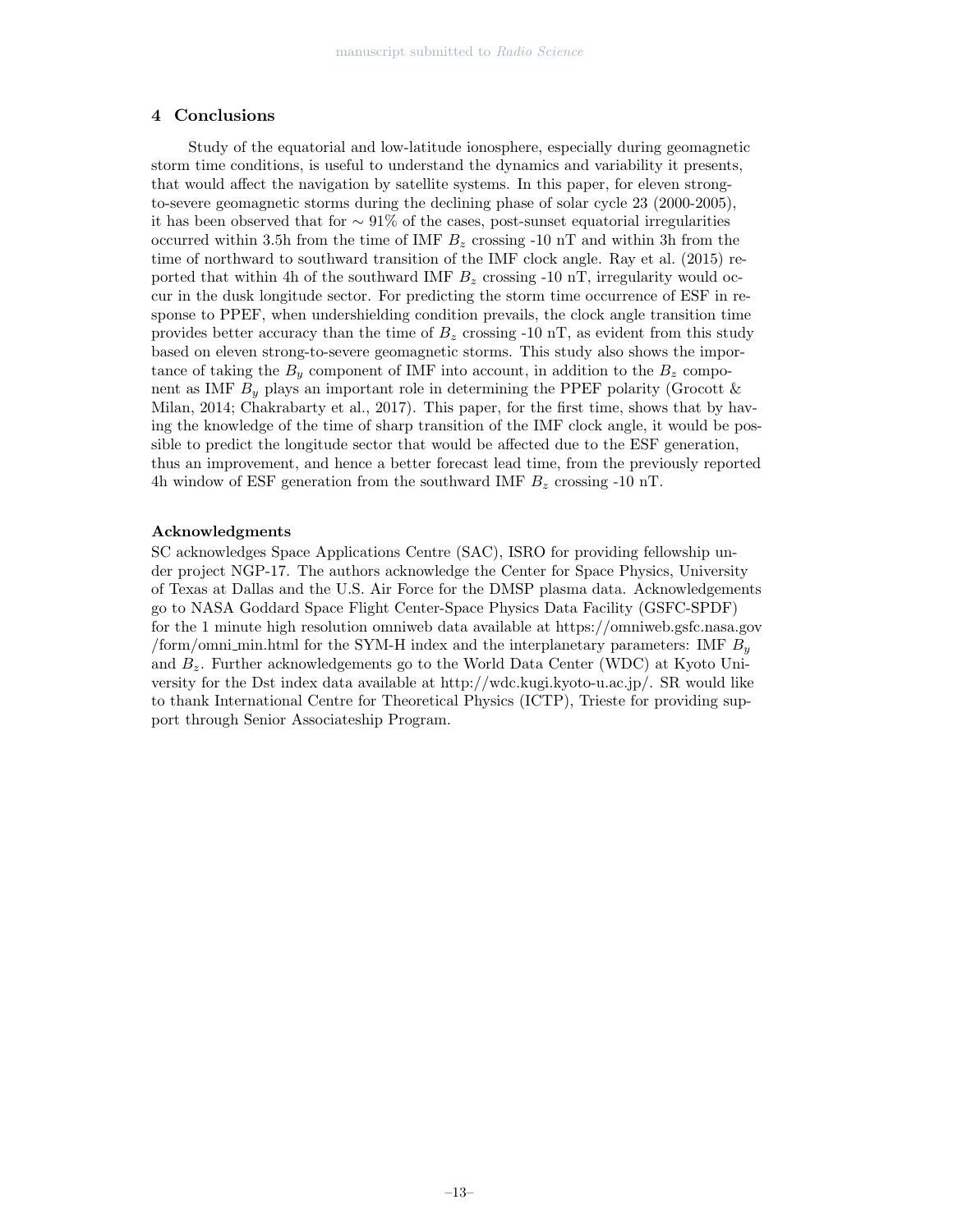# References

- Abdu, M. A., Batista, I. S., & Bittencourt, J. A. (1981). Some characteristics of spread f at the magnetic equatorial station fortaleza. *Journal of Geophysical Research: Space Physics*, *86* (A8), 6836-6842. doi: 10.1029/JA086iA08p06836
- Alfonsi, L., Spogli, L., Pezzopane, M., Romano, V., Zuccheretti, E., De Franceschi, G., . . . Ezquer, R. G. (2013). Comparative analysis of spread-f signature and gps scintillation occurrences at tucumA¡n, argentina. ˜ *Journal of Geophysical Research: Space Physics*, *118* (7), 4483-4502. doi: 10.1002/jgra.50378
- Appleton, E. V. (1946). Two anomalies in the ionosphere. *Nature*, *157* (3995), 691- 691. doi: 10.1038/157691a0
- Basu, S., Basu, S., MacKenzie, E., Bridgwood, C., Valladares, C. E., Groves, K. M., & Carrano, C. (2010). Specification of the occurrence of equatorial ionospheric scintillations during the main phase of large magnetic storms within solar cycle 23. *Radio Science*, *45* (05), 1-15. doi: 10.1029/2009RS004343
- Blanc, M., & Richmond, A. (1980). The ionospheric disturbance dynamo. *Journal of Geophysical Research: Space Physics*, *85* (A4), 1669-1686. doi: 10.1029/ JA085iA04p01669
- Borovsky, J. E., & Denton, M. H. (2006). Differences between cme-driven storms and cir-driven storms. *Journal of Geophysical Research: Space Physics*, *111* (A7). doi: 10.1029/2005JA011447
- Buresova, D., Lastovicka, J., Hejda, P., & Bochnicek, J. (2014). Ionospheric disturbances under low solar activity conditions. *Advances in Space Research*, *54* (2), 185 - 196. doi: 10.1016/j.asr.2014.04.007
- Chakrabarty, D., Hui, D., Rout, D., Sekar, R., Bhattacharyya, A., Reeves, G. D., & Ruohoniemi, J. M. (2017). Role of imf by in the prompt electric field disturbances over equatorial ionosphere during a space weather event. *Journal of Geophysical Research: Space Physics*, *122* (2), 2574-2588. doi: 10.1002/2016JA022781
- Chakraborty, S., Ray, S., Sur, D., Datta, A., & Paul, A. (2020). Effects of cme and cir induced geomagnetic storms on low-latitude ionization over indian longitudes in terms of neutral dynamics. *Advances in Space Research*, *65* (1), 198 - 213. doi: https://doi.org/10.1016/j.asr.2019.09.047
- Fejer, B. G., Jensen, J. W., & Su, S.-Y. (2008a). Seasonal and longitudinal dependence of equatorial disturbance vertical plasma drifts. *Geophysical Research Letters*, *35* (20). doi: 10.1029/2008GL035584
- Fejer, B. G., Spiro, R. W., Wolf, R. A., & Foster, J. C. (1990). Latitudinal variation of perturbation electric fields during magnetically disturbed periods: 1986 sundial observations and model results. *Ann. Geophys.*, *8* (6), 441-454.
- Gonzalez, W. D., Joselyn, J. A., Kamide, Y., Kroehl, H. W., Rostoker, G., Tsurutani, B. T., & Vasyliunas, V. M. (1994). What is a geomagnetic storm? *Journal of Geophysical Research: Space Physics*, *99* (A4), 5771-5792. doi: 10.1029/93JA02867
- Gonzalez, W. D., & Tsurutani, B. T. (1987). Criteria of interplanetary parameters causing intense magnetic storms (dst < -100 nt). *Planetary and Space Science*, *35* (9), 1101 - 1109. doi: 10.1016/0032-0633(87)90015-8
- Grocott, A., & Milan, S. E. (2014). The influence of imf clock angle timescales on the morphology of ionospheric convection. *Journal of Geophysical Research: Space Physics*, *119* (7), 5861-5876. doi: 10.1002/2014JA020136
- Huang, C.-S., Foster, J. C., & Kelley, M. C. (2005). Long-duration penetration of the interplanetary electric field to the low-latitude ionosphere during the main phase of magnetic storms. *Journal of Geophysical Research: Space Physics*, *110* (A11). Retrieved from https://agupubs.onlinelibrary.wiley.com/ doi/abs/10.1029/2005JA011202 doi: 10.1029/2005JA011202
- Huttunen, K. E. J., Koskinen, H. E. J., Pulkkinen, T. I., Pulkkinen, A., Palmroth, M., Reeves, E. G. D., & Singer, H. J. (2002). April 2000 magnetic storm: Solar